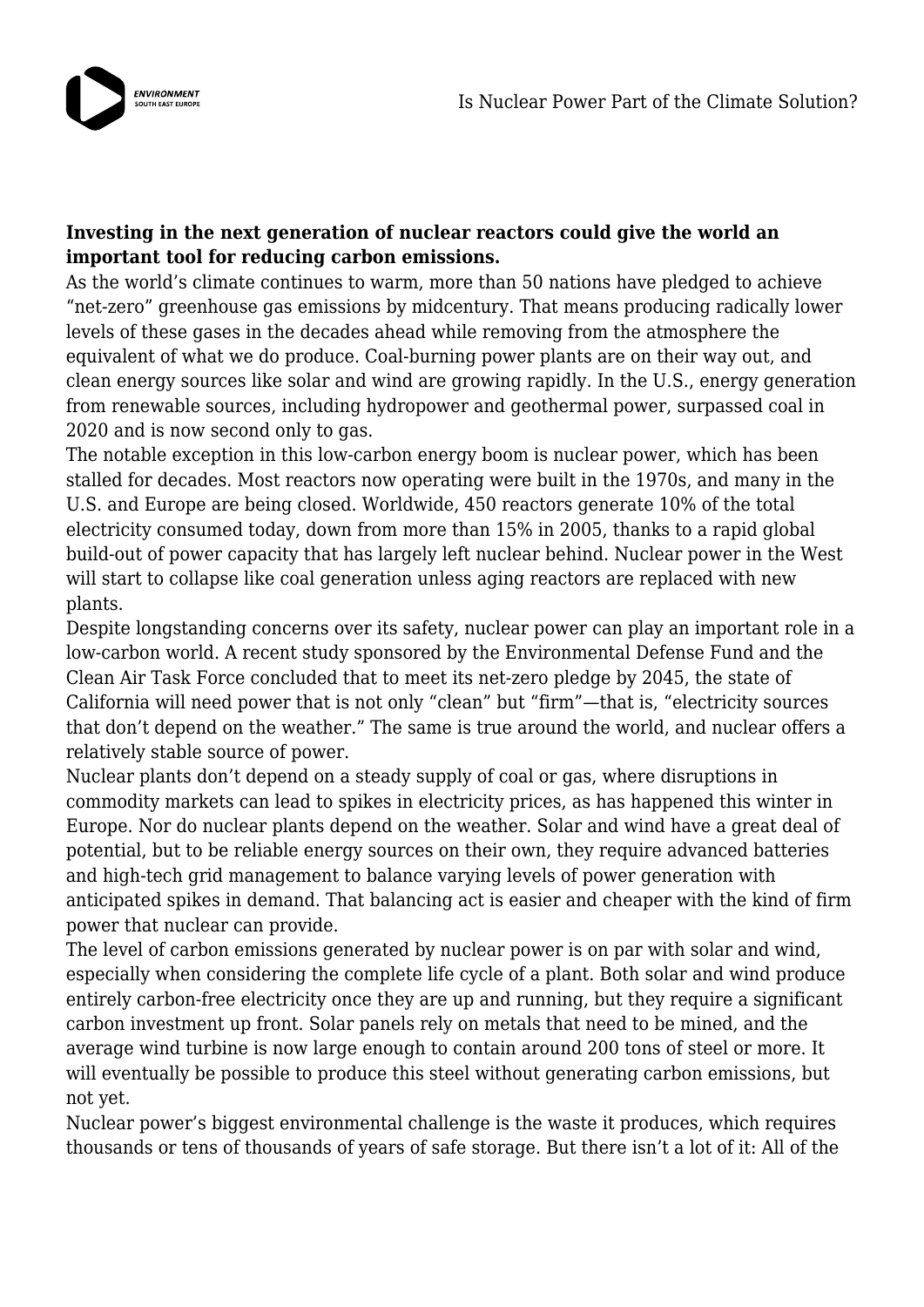

nuclear waste produced in the U.S. since the 1950s adds up to about 85,000 tons of material. Compare that with the tens of billions of tons of carbon dioxide that would have been produced had that electricity come from fossil fuels instead.

The U.S. Department of Energy estimates that the nation's total nuclear waste would cover a single football field, 10 yards high. By contrast, carbon dioxide, a colorless, odorless gas, is typically released into the atmosphere, affecting the climate of the entire globe.

The physical footprint of a nuclear plant is small compared with dams, strip mines and arrays of solar panels. Nuclear might even have large greenhouse-gas advantages compared with "bioenergy," which can emit a lot of carbon dioxide to produce fuel from organic material, and hydropower, which generates tons of carbon dioxide from the construction of large dams and can release large quantities of methane due to decomposing plant matter in reservoirs.

With these advantages in mind, governments around the world have started to give nuclear power another look. In the U.S., the \$1.2 trillion infrastructure package signed into law by President Joe Biden in November included \$6 billion in subsidies to keep existing nuclear plants running longer and earmarked \$2.5 billion for research and development of new nuclear technologies.

In France, as part of a massive push to "reindustrialize," the government will spend \$1.13 billion on nuclear power R&D by 2030. The focus is on developing a new generation of small modular reactors (SMRs) to replace parts of the existing fleet that supplies around 70% of the country's electricity.

The Netherlands' new coalition government sees nuclear power as a "complement" to solar, wind and geothermal energy in the country's low-carbon energy mix. The Dutch are extending the life of one nuclear plant and taking steps to build two new reactors, putting \$566 million toward that goal. And just last week, in a controversial move, the European Union proposed classifying nuclear as a "green" energy source for funding purposes, "to facilitate the transition toward a predominantly renewable-based future."

China, meanwhile, intends to build more than 150 new reactors in the next 15 years and will surpass the U.S. as the world's largest generator of nuclear power within five years. In the past decade China has invested around \$470 million in molten-salt reactors, a technology that uses fuel in a liquid state rather than solid rods, reducing the risk of meltdowns. The U.S. experimented with the technology in the 1960s but gave up on it as too expensive. China is now building the first molten-salt reactor that uses thorium as fuel, instead of more

radioactive plutonium or uranium. An added advantage is that thorium accumulates as a waste product in China's growing rare-earth mines, making possible much-needed cost savings for an expensive technology.

Nuclear isn't the only stable, low-carbon source of electricity that doesn't entail an enormous physical footprint. Geothermal power, which draws heat from beneath the surface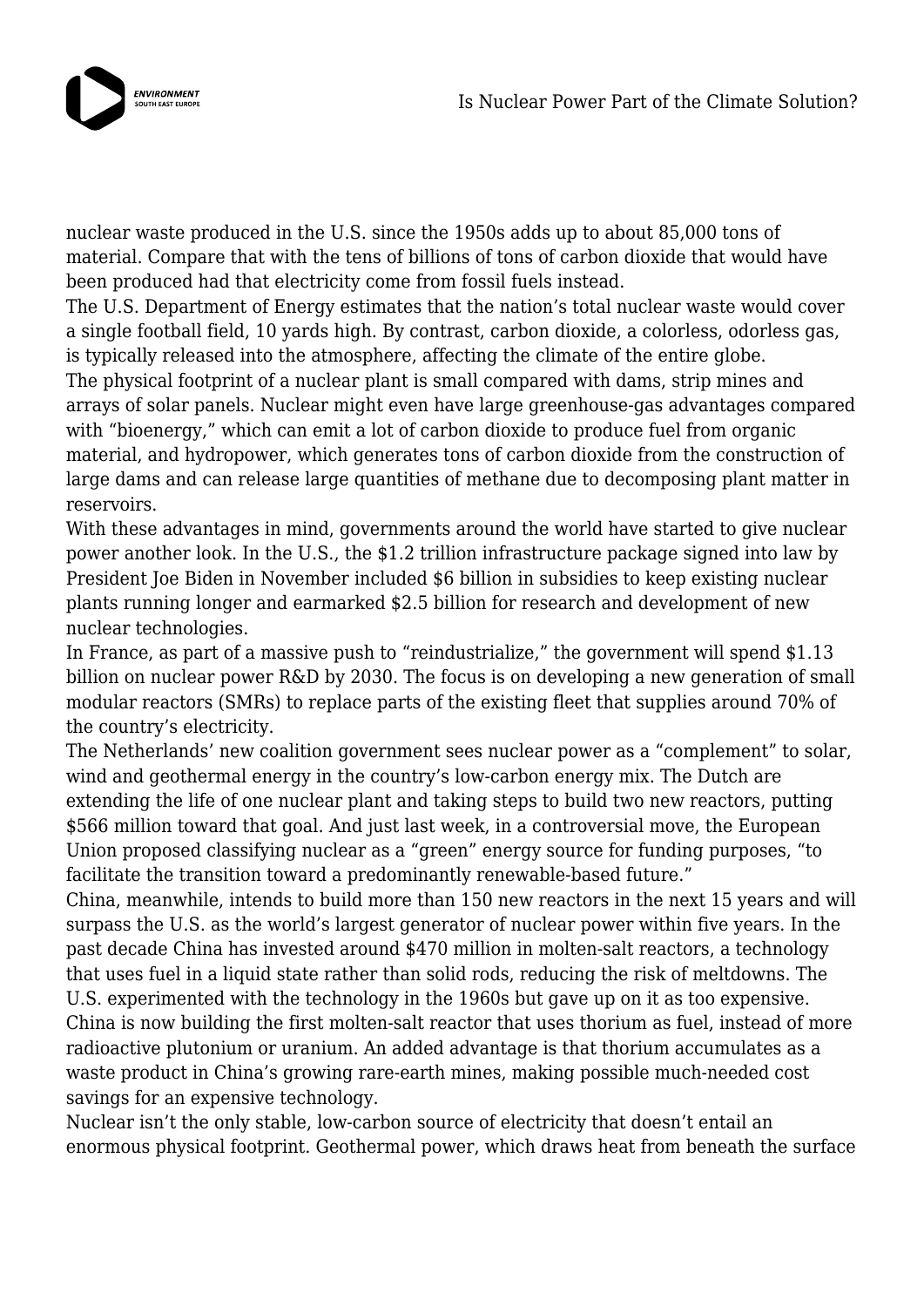

of the earth, meets all three criteria. Hydropower, which uses the flow of water to generate electricity, is stable, though reservoirs often have a large footprint. Dams can serve as natural batteries: Water can be pumped up into a reservoir when the supply of solar and wind power is high and demand is low—as on a sunny, mild Sunday afternoon—and then used to generate power on a still day when the sun isn't shining and demand for electricity spikes.

These alternatives mean that nuclear power won't be the answer everywhere. Iceland has been producing low-carbon electricity since long before climate change became a concern and solar and wind power became cheap. The country used to import coal to generate electricity, before expanding its hydropower production beginning in the 1950s. Today, Iceland derives three-quarters of its electricity from hydro and a quarter from geothermal. Other countries have explicitly rejected nuclear power, sometimes at a considerable economic and climate cost. Austria derives 60% of its electricity from hydro plants along the Danube River and in the Alps, and it is well-integrated into the European electricity grid, which derives its stability in part from nuclear plants just across the border. The country built its only nuclear reactor in the 1970s, but in a hard-fought referendum in 1978, Austrians voted against turning on the plant. Instead, Austria built a coal-fired power plant, which became one of the largest emitters of carbon dioxide in the country and a major source of air pollution for over three decades. It was converted to burn gas in 2019. The most consequential story of a country with second thoughts about nuclear energy is Germany, Europe's industrial powerhouse. Before 2011, nuclear power accounted for about 25% of Germany's electricity production. The country had not built a new reactor since the late 1980s, influenced by the Chernobyl nuclear accident in the Soviet Union in 1986, but it planned to operate most of its reactors through the 2030s.

Then came the Fukushima nuclear accident on March 11, 2011, triggered by the most powerful earthquake ever recorded in Japan. Unlike Chernobyl, which caused significant loss of life and long-term health problems—including in children exposed to radiation in utero as far away as Sweden—Fukushima resulted in no loss of life and "no adverse health effects among Fukushima residents" from radiation exposure, according to a 2021 U.N. report. In 2018, one former worker at the Fukushima plant died from cancer possibly linked to radiation, but no such link has been established for residents of surrounding communities, even those close to the reactors.

In the wake of the accident, Japan's decision to shut down its nuclear plants instead of phasing out coal resulted in increased consumption of fossil fuels, generating air pollution that can be statistically linked to thousands of deaths. These deaths stand in stark contrast to the good safety record of reactors in the West, whose designs and safety regulations make them much safer than old Soviet reactors like the one at Chernobyl. Fear of nuclear accidents is real and, in part, justified. It is worrisome that nine Chernobyl-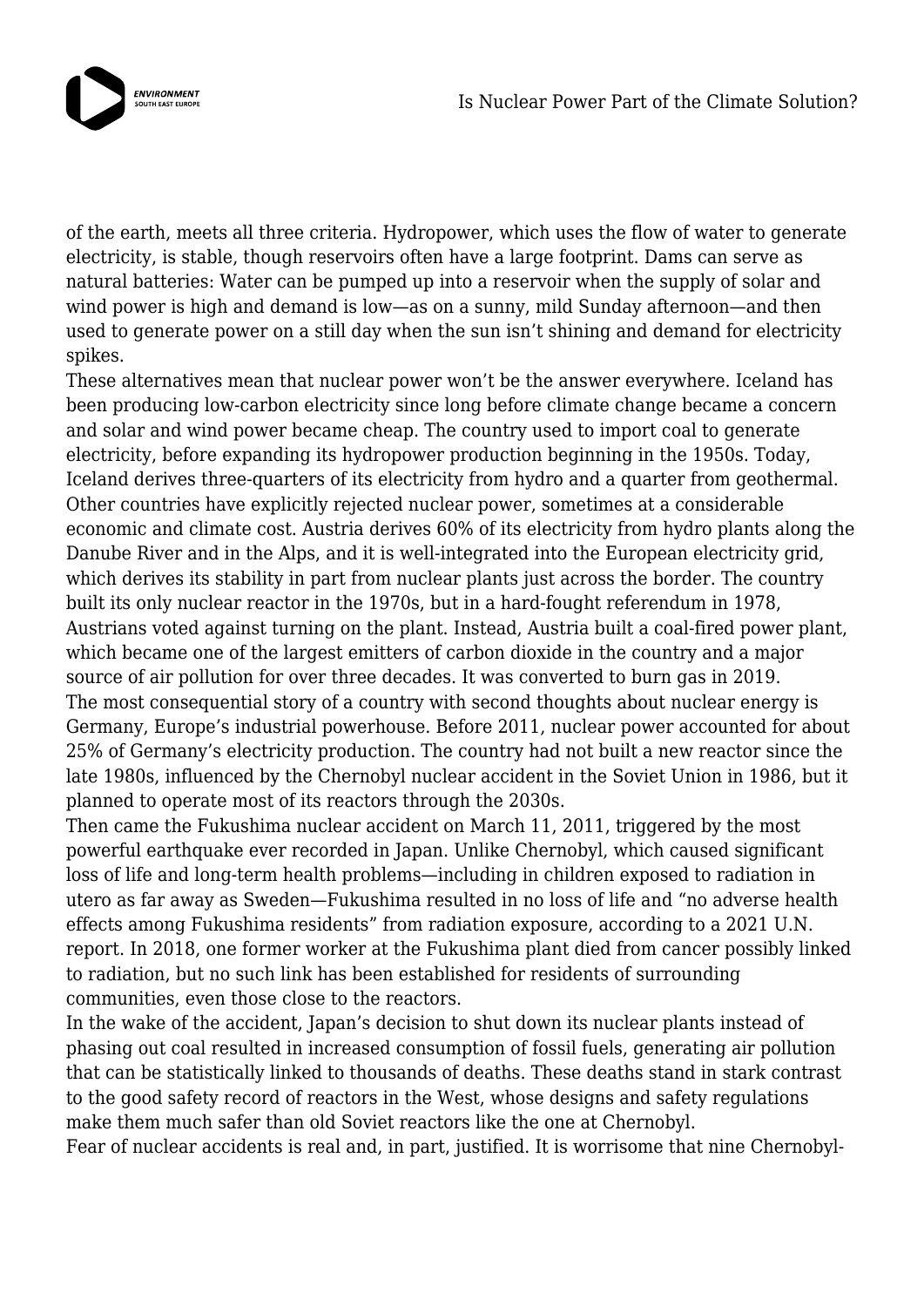

style reactors are still operating in Russia, with some modifications. But it's also important to recognize that regulatory oversight and safety provisions are usually effective. Even the Fukushima accident, or the Three Mile Island accident in Pennsylvania in 1979, could be considered a success on the safety front: Some safety features failed but others worked, containing the fallout.

After Fukushima, the U.S. reaffirmed its previously stated commitment to nuclear power, while Germany shut down almost half of its nuclear capacity immediately and accelerated its remaining nuclear phase-out. In 2020 Germany derived around 10% of its electricity from nuclear energy, down from 25% before Fukushima; the country's last three reactors are scheduled to close this year. As a result, Germany emits more than 8 tons of carbon dioxide per person, compared with less than 5 tons for France, with its large fleet of nuclear plants. The new German coalition government has moved up the country's planned exit from coal from 2038 to 2030 as part of its ambitious *Energiewende*, the transition to clean energy. Even so, the reliance on coal after Fukushima has led to hundreds of millions of tons of carbon dioxide pollution and thousands of deaths from local air pollution.

Nuclear power has also stagnated in the West because of its high cost, which is partly related to safety measures. While solar and wind have been getting cheaper, nuclear power has been getting more expensive. The U.S. is building only two new reactors at the moment, both outside Augusta, Ga., at a combined cost of over \$28 billion, roughly double the original projection. France is currently building only one reactor, which will go on line later this year; it has cost \$21.5 billion, instead of the originally budgeted \$3.9 billion, and is a decade behind schedule. The U.K. has two reactors currently under construction at a total cost of \$30 billion, dwarfing the country's \$516 million investment in research and development on small modular reactors.

SMRs and other new technologies are the nuclear industry's big hope. One focus of research is using new fissile material such as thorium, which is more abundant, produces less waste and has no direct military applications. Other technologies look to using existing nuclear waste as a fuel source. Turning away from massive reactors toward SMRs might, at first, increase costs per unit of energy produced. But it would open financing models unavailable to large reactors, allowing costs to come down, with reactors following a uniform design instead of being designed one by one. Building many small reactors also allows for learning-by-doing, a model actively pursued by China at home and as part of its Belt and Road Initiative abroad.

None of these new technologies is sure to be economically competitive. Some of the more experimental technologies, like China's thorium reactors, might yet pay off. TerraPower, a venture founded by Bill Gates, has been working on natrium reactors for over a decade and recently added a molten-salt design to the mix, which could make a real difference if it works out. The point is to try. Like solar and wind, nuclear energy could climb the learning